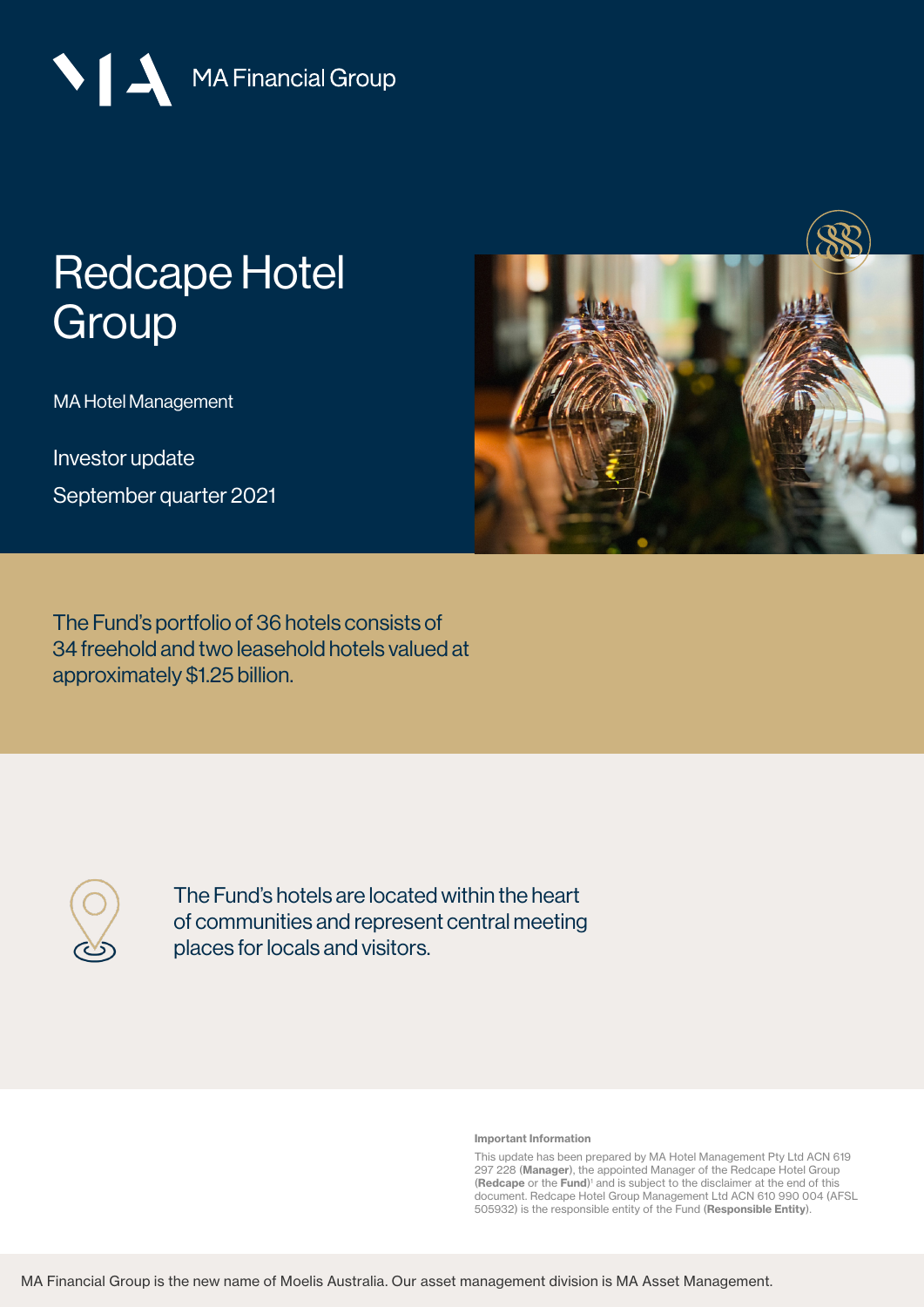| _<br>$\overline{\phantom{a}}$ |  |
|-------------------------------|--|
| ____<br>____                  |  |
| ____                          |  |

### Investment summary

The Fund's objective is to provide investors with regular and growing cash distributions and capital growth over the investment term by investing in and actively managing a diversified portfolio of high-quality hotels and alternative use real estate opportunities with the potential for refurbishment or redevelopment to increase land utilisation.

The Fund has a preference for Freehold Going Concern venues, which improves Redcape's ability to readily invest in refurbishment opportunities as well as provides the potential to generate future value from the real estate on which the hotels are situated.



### Performance highlights

- The Fund reported an Underlying Earnings loss of \$7.1m for the quarter, reflecting the impact of the forced closure of Redcape venues in New South Wales and South East Queensland due to COVID-19 restrictions.
- As at 30 September, Director's Gearing was at 38.3% which increased to 46.4% at 31 October as a result of the debt funded portion of the Buy-Back.
- As at 30 September, Directors' NAV was at \$1.30 per unit which increased to \$1.34 per unit at 31 October following the Buy-Back of 100.0 million units funded through the Fund's debt facilities.1



### Operational update

The operations of the Fund's assets were significantly disrupted by the government mandated closure of the venues in New South Wales and South East Queensland.

Following the mandated closure on 25 June 2021, venues in New South Wales remained closed throughout the entirety of the quarter while trade in the Fund's South East Queensland venues resumed from 8 August 2021.

#### INVESTMENT MANAGEMENT



Dan Brady CEO, MA Hotel Management

The Fund's retail outlets ("off-premise") continued to trade throughout the quarter and recorded strong sales. Management used the period of closure to focus on and enhance the connection, wellbeing and development of staff and engagement with its customers, while ensuring preparedness for reopening which occurred on 11 October 2021.

The Fund took advantage of the mandated closure by continuing its capital works program, which should ensure the Fund's venues are well positioned to capitalise on the expected uplift in trade as restrictions continue to ease.



### Performance update

During the quarter, management took quick and decisive action to secure liquidity for the Fund, reduce costs and have prudently worked through maximising access to payment deferrals, waivers, and Government support.

Off-premise traded strongly throughout the quarter and this has continued into November 2021. Strong trading levels were coupled with margin improvements which were driven by tactical buying decisions and enhancements to product mix.

While the Queensland portfolio traded for most of the quarter, trading conditions remained subdued as patronage limits, mask wearing requirements and seated drinking restrictions remained in place. The two most recently acquired venues in South East Queensland (Aspley Hotel and Shafston Hotel) have been settled and integrated, with capital works commenced to improve the returns from the venues.

<sup>1.</sup> As announced on 22 October 2021, the Group received applications in respect of the buyback of 126.5m securities. The buyback was funded by (a) \$115m debt (b) \$1.4m of proceeds from the Rights Issue (c) \$29.1m via an issue of 25.3m of securities to MA Moelis Australia Advisory Pty Ltd in accordance with underwriting arrangements for the Rights Issue.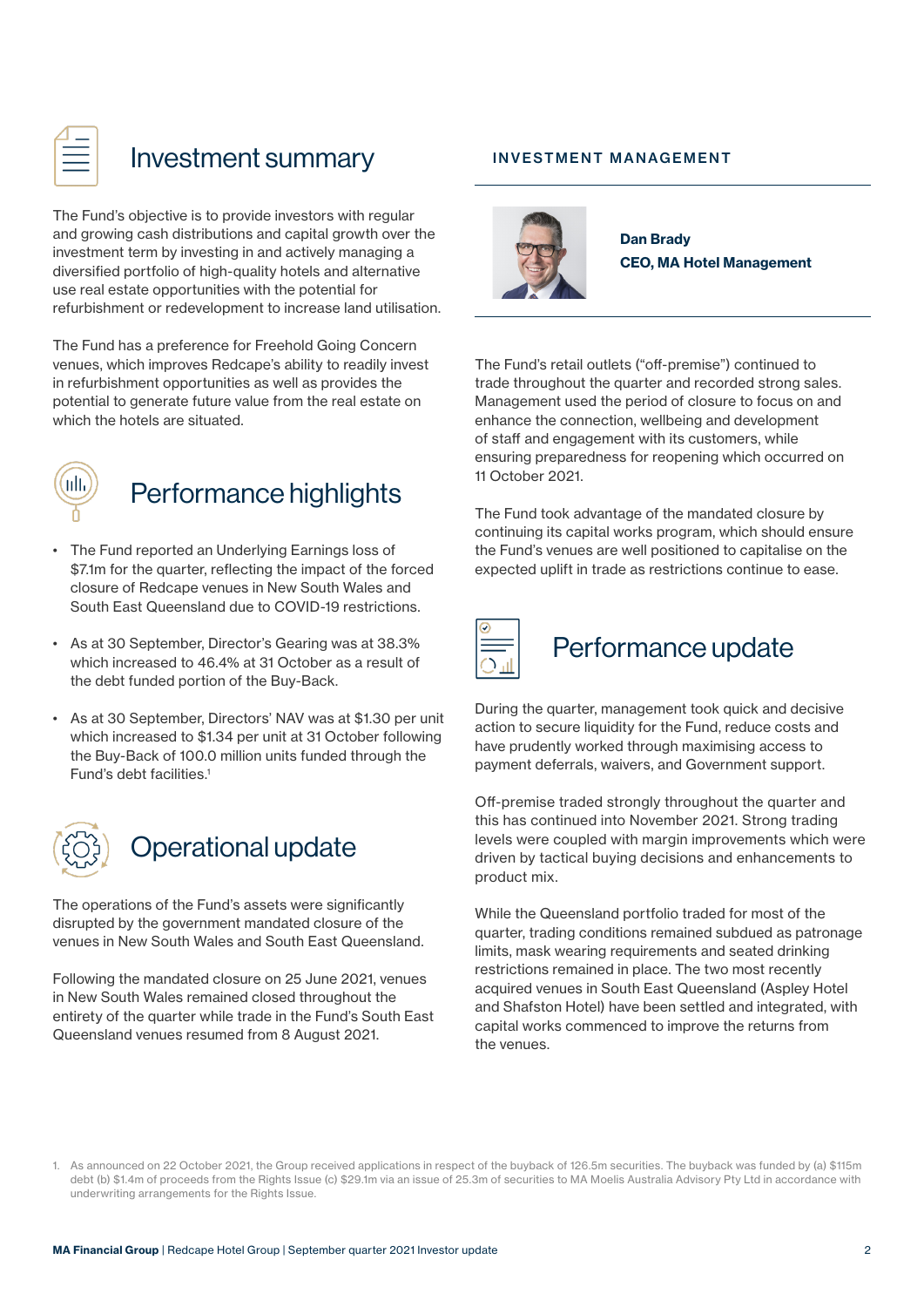

The Fund reported an Operating EBITDA loss of \$3.2m and an Underlying Earnings loss of \$7.1m for the quarter ended 30 September 2021.

No distributions were declared for the quarter.

Lender support has been maintained by the Fund to ensure the ability to trade through any ongoing business disruptions throughout 1HFY22.

The Fund's liquidity remains strong, with cash and cash equivalents of \$15.5m, undrawn debt of \$78.0m and net debt of \$506.5m at quarter end. Following quarter end, the Fund secured an additional \$100.0 million of debt commitments which were used to partly fund the Buy-Back of 100.0 million units as part of the delisting transaction.2



Redcape has returned to strong trading upon reopening in New South Wales on 11 October 2021 with positive Underlying Earnings expected to be reported in the December quarter.



## Fund performance<sup>3</sup>



### Key operating metrics

(as at 30 September 2021)

| Directors' hotel portfolio value | \$1,254.9 million   |  |
|----------------------------------|---------------------|--|
| <b>Directors' NAV</b>            | \$718.2 million     |  |
| Directors' NAV per unit          | \$1.30 <sup>5</sup> |  |
| <b>Number of assets</b>          | 36                  |  |
| Underlying Earnings per unit     | $(1.29)$ cps        |  |
| <b>Distributions per unit</b>    |                     |  |
| <b>Directors' Gearing</b>        | 38.3% <sup>6</sup>  |  |
| <b>ICR Ratio (LTM)</b>           | 4.55x               |  |

|                                   | <b>6 MONTHS</b><br>(% ) | 1 YEAR<br>( %) | 3 YEARS<br>( %) | <b>SINCE INCEPTION</b><br>(% P.A.) <sup>4</sup> |
|-----------------------------------|-------------------------|----------------|-----------------|-------------------------------------------------|
| <b>Distribution</b>               | 2.2%                    | 5.8%           | 5.7%            | 6.4%                                            |
| <b>Increase in Directors' NAV</b> | 6.6%                    | 19.6%          | 6.7%            | 6.9%                                            |
| <b>Total Return</b>               | 8.8%                    | 25.4%          | 12.4%           | 13.3%                                           |

<sup>2.</sup> As announced on 22 Oct 21 the Group received applications for 126.5m securities of which 25.3m securities were issued to MA Moelis Australia Advisory Pty Ltd in accordance with the underwriting agreement, 1.2m securities were proceeds from the Rights issue and 100m securities were bought back by the Group.

<sup>3.</sup> Performance is shown for informational purposes only. Past performance is not a reliable indicator of future performance. Performance fees may impact total return performance.

<sup>4.</sup> Inception date is 10 July 2017.

<sup>5.</sup> Directors' NAV as at 31 October 2021 is \$1.34.

<sup>6.</sup> Directors' Gearing as at 31 October 2021 is 46.4%.